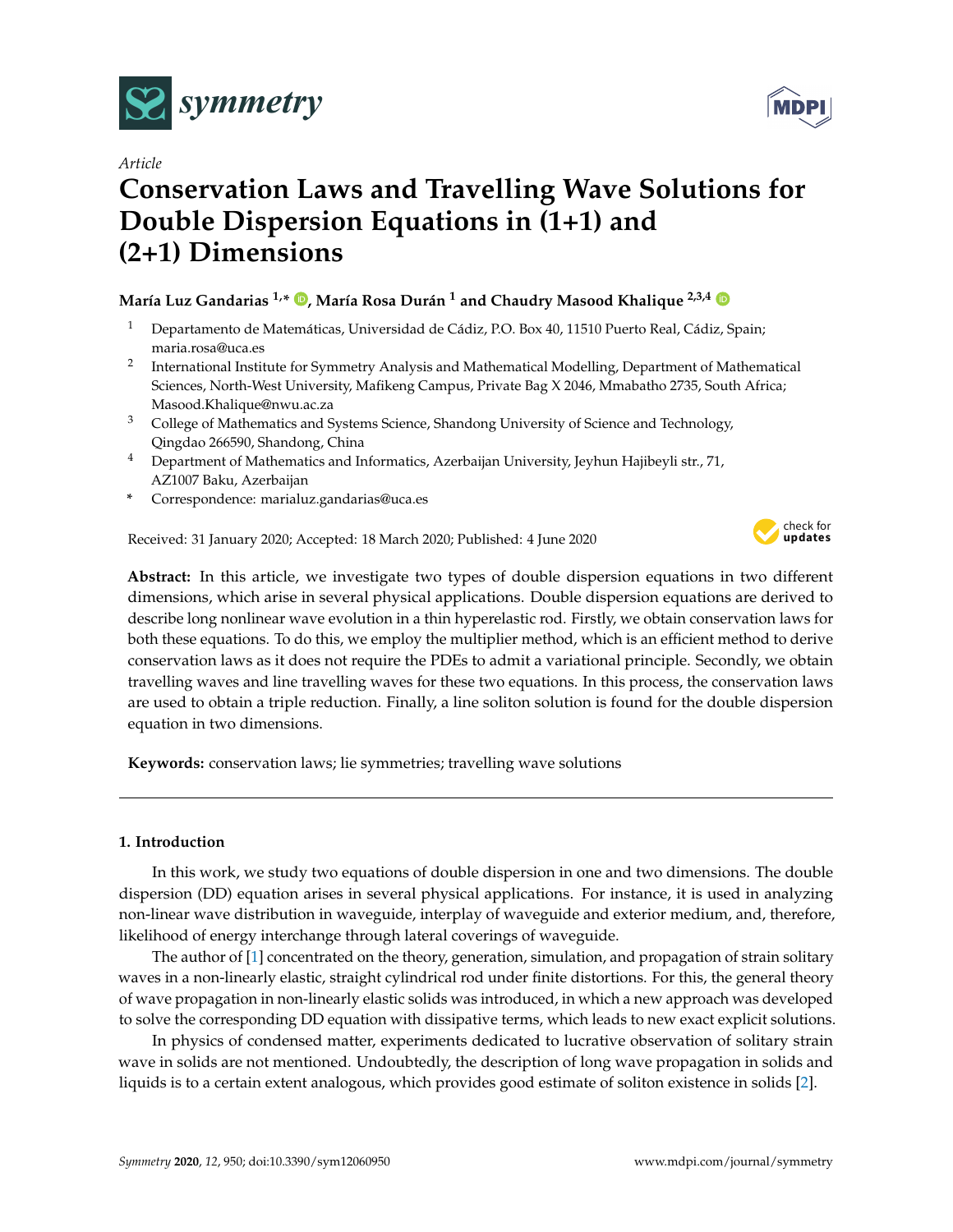Just after a forceful strain wave inseminates in the non-linearly bounded and elastic solid, curving of wave front can escalate swiftly up to changeless deformation appearance. This sensation could be evened alongside the dispersion of wave inside the wave guide [\[3–](#page-9-2)[5\]](#page-9-3).

In [\[6\]](#page-9-4), the authors studied a multidimensional double dispersion equation

<span id="page-1-0"></span>
$$
u_{tt} - \Delta u - \Delta u_{tt} + \Delta^2 u + k \Delta u_t = \Delta f(u), \quad x \in \mathbb{R}^n, \quad t > 0,
$$
 (1)

with  $n = 3$ ,  $f(u) = |u|^l$  for  $l > 1$ , a real constant, or  $f(u) = u^{2m}$ ,  $m = 1, 2, \cdots$ . In [\[7\]](#page-9-5), the authors investigated the Cauchy problem of Equation [\(1\)](#page-1-0) and derived the existence (both locally and globally in time) and the blow-up of its solutions.

In this paper, we investigate Equation [\(1\)](#page-1-0) for  $n = 1$  and  $n = 2$ . The DD equation in  $(1 + 1)$  dimensions is given by

<span id="page-1-2"></span>
$$
u_{tt} - u_{xx} + au_{xxxx} - bu_{xxtt} - f(u)_{xx} = 0,
$$
\n(2)

which describes non-linear dispersive waves [\[1\]](#page-9-0). Here,  $f(u)$  is an arbitrary function of *u* and *a*,  $b > 0$  are real numbers.

The DD equation in two dimensions is of the form

<span id="page-1-3"></span>
$$
u_{tt} - u_{xx} - u_{yy} - a(u_{ttxx} + u_{ttyy}) + b(u_{xxxx} + u_{yyyy}) + D_{xx}f(u) + D_{yy}f(u) = 0,
$$
 (3)

where  $f(u)$  is an arbitrary function of  $u$ .

The Boussinesq equation reads

<span id="page-1-1"></span>
$$
u_{tt} - u_{xx} + \alpha u_{xxxx} - \beta \left( u^2 \right)_{xx} = 0, \tag{4}
$$

where  $\beta$  is a constant. It arises in various physical applications. For example, it is used in the propagation of long waves in shallow water [\[8\]](#page-9-6). Researchers have developed many generalizations of Boussinesq equation. One of such generalizations is the modified Boussinesq equation. In [\[9\]](#page-9-7), generalization of Equation [\(4\)](#page-1-1) of the form

$$
u_{tt} - u_{xx} + u_{xxxx} + (f(u))_{xx} = 0
$$
\n(5)

was studied and classical and nonclassical symmetries were investigated in [\[10\]](#page-9-8). Here, *f*(*u*) is an arbitrary function of *u*.

Conservation laws have various utilizations in investigation of PDEs, for instance the determination of conserved quantities and also the constants of motion. These can also be applied to identify integrability and linearization and moreover in verifying the correctness of numerical methods.

The celebrated theorem by Noether [\[11\]](#page-9-9) can be used to derive conservation laws for variational problems. For any PDE, whether it comes from variational problem or non-variational problem, conservation laws can be determined by a direct method [\[12](#page-9-10)[–16\]](#page-9-11).

Recently, double reduction of PDEs was performed by using the interrelation between symmetries and conservation laws [\[17](#page-9-12)[–19\]](#page-9-13). Lately, non-linear *p*−power generalizations of the Kadomtsev–Petviashvili and Boussinesq equations were studied and line soliton solutions were constructed for *p* > 0 [\[20\]](#page-10-0).

This paper is arranged as follows: In Sections [3](#page-3-0) and [4,](#page-4-0) conservations laws for the double dispersion Equations [\(2\)](#page-1-2) and [\(3\)](#page-1-3) are obtained, respectively. Finally, travelling waves  $u = U(x - vt)$ ,  $u = U(x +$  $\mu y - \nu t$  are, respectively, determined for DD Equations [\(2\)](#page-1-2) and [\(3\)](#page-1-3), where  $\mu$  determines direction and *ν* represents speed of travelling wave. The associated fourth-order non-linear ODEs for *U* are reduced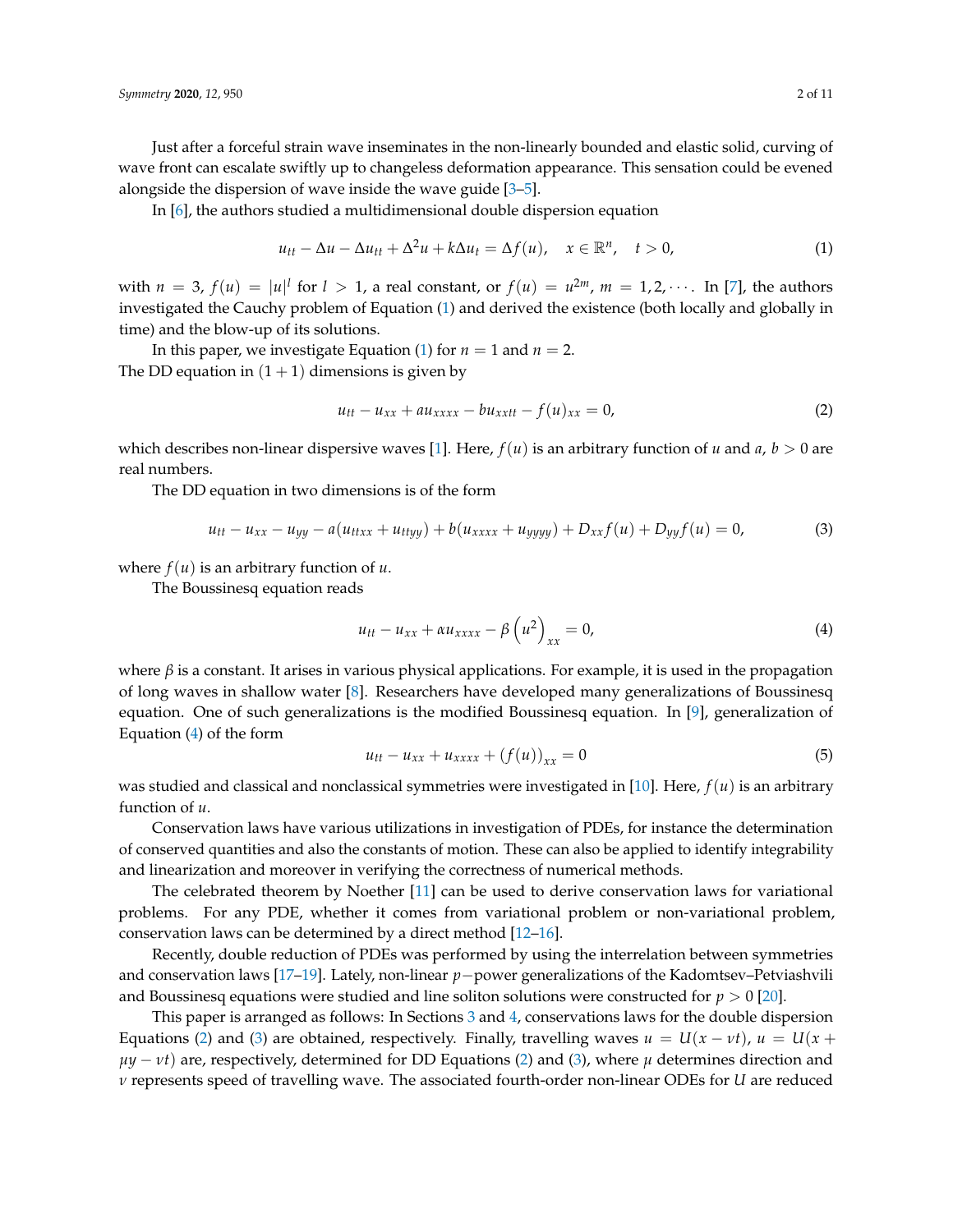to first-order variables separable equations by the application of conservation laws derived here for DD equations.

#### **2. Lie Symmetries**

Symmetries are a basic structure of nonlinear PDEs and they can be used to find invariant solutions and yield transformations that map the set of solutions into itself. A general discussion of symmetries and their applications to differential equations can be found in Refs. [\[15,](#page-9-14)[21,](#page-10-1)[22\]](#page-10-2).

To apply the Lie symmetry method to Equation [\(3\)](#page-1-3), we consider a one-parameter Lie group of infinitesimal transformations on  $(x, y, t, u)$ :

$$
x^* = x + \varepsilon \xi^x(x, y, t, u) + \mathcal{O}(\varepsilon^2),
$$
  
\n
$$
y^* = y + \varepsilon \xi^y(x, y, t, u) + \mathcal{O}(\varepsilon^2),
$$
  
\n
$$
t^* = t + \varepsilon \tau(x, y, t, u) + \mathcal{O}(\varepsilon^2),
$$
  
\n
$$
u^* = u + \varepsilon \eta(x, y, t, u) + \mathcal{O}(\varepsilon^2),
$$
\n(6)

where  $\varepsilon$  is the group parameter. For this transformation to be a symmetry, it must leave invariant the set of solutions of Equation [\(3\)](#page-1-3). This invariance condition yields an overdetermined linear system of equations for the infinitesimals  $\xi^x(x,y,t,u)$ ,  $\xi^y(x,y,t,u)$ ,  $\tau(x,y,t,u)$ , and  $\eta(x,y,t,u)$ . Each set of infinitesimals corresponds to an infinitesimal symmetry with the generator

$$
\mathbf{v} = \xi^x \, \partial_x + \xi^y \, \partial_y + \tau \, \partial_t + \eta \, \partial_u. \tag{7}
$$

The symmetry generator can be used to find invariant solutions  $u(t, x, y)$  of Equation [\(3\)](#page-1-3) determined by solving the invariant surface condition whose form is

$$
\xi^x u_x + \xi^y u_y + \tau u_t - \eta = 0. \tag{8}
$$

<span id="page-2-0"></span>We write the point symmetries admitted by the DD equation in  $(2+1)$  dimensions in Equation  $(3)$  in Table [1.](#page-2-0)

**Table 1.** Point symmetries admitted by the DD equation in (2+1) dimensions.

|                       | $a \quad b \quad f(u)$                   | $\mathbf{v}_k$                                                                                                                                                                     |
|-----------------------|------------------------------------------|------------------------------------------------------------------------------------------------------------------------------------------------------------------------------------|
|                       |                                          |                                                                                                                                                                                    |
| 1 A A A               |                                          | $\mathbf{v}_1 = \partial_x, \mathbf{v}_2 = \partial_y, \mathbf{v}_3 = \partial_t$                                                                                                  |
| $2 \forall 0 \forall$ |                                          | $\mathbf{v}_1$ , $\mathbf{v}_2$ , $\mathbf{v}_3$ , $\mathbf{v}_4 = y\partial_x - x\partial_y$                                                                                      |
|                       | 3 0 $\forall$ $k_1(k_2 - u)^n + u - k_3$ | $\mathbf{v}_1$ , $\mathbf{v}_2$ , $\mathbf{v}_3$ , $\mathbf{v}_5 = x\partial_x + y\partial_y + 2t\partial_t + \frac{2k_2 - 2u}{n - 1}\partial_u$                                   |
|                       |                                          | (with $n \neq 1$ , $k_1 \neq 0$ )                                                                                                                                                  |
|                       | 4 0 $\forall$ $k_1 e^{nu} + u + k_2$     | $\mathbf{v}_1$ , $\mathbf{v}_2$ , $\mathbf{v}_3$ , $\mathbf{v}_6 = x\partial_x + y\partial_y + 2t\partial_t - \frac{2}{x}\partial_u$                                               |
|                       |                                          | (with $n \neq 0$ )                                                                                                                                                                 |
|                       |                                          | 5 0 $\forall$ $k_1 ln(k_2 - u) + u - k_3$ $\mathbf{v}_1$ , $\mathbf{v}_2$ , $\mathbf{v}_3$ , $\mathbf{v}_7 = x \partial_x + y \partial_y + 2t \partial_t - (2k_2 - 2u) \partial_u$ |

We point out that, for  $a = 0$ , Lie classical symmetries were derived for the DD equation in  $(1+1)$ dimensions (1.2) in [\[10\]](#page-9-8), where, for  $a \neq 0$ , Equation (1.2) only admits translations in *t* and *x*.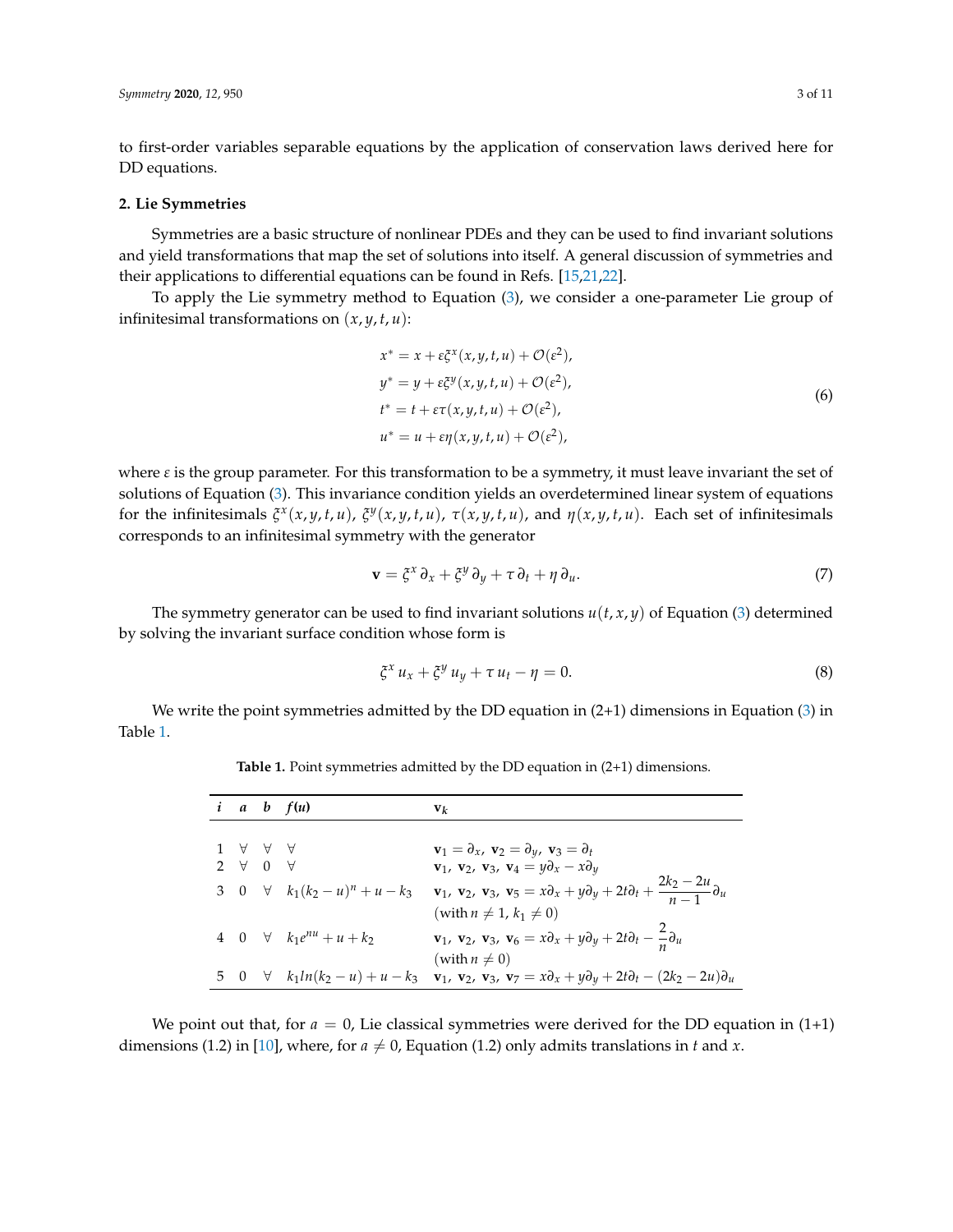#### <span id="page-3-0"></span>**3. Conservation Laws for DD Equation in (1+1) Dimension**

We obtain conservation laws for DD Equation [\(2\)](#page-1-2) by using the general multiplier method [\[12](#page-9-10)[–14](#page-9-15)[,22\]](#page-10-2). We recall that a conservation law for Equation [\(2\)](#page-1-2) is a continuity equation

<span id="page-3-1"></span>
$$
D_t T + D_x X = 0 \tag{9}
$$

that holds for all solutions  $u(x, t)$  of Equation [\(2\)](#page-1-2).  $(T, X)$  is called a conserved current, where *T* is the conserved density and *X* is the spatial flux. Both *T*, *X* are functions of *t*, *x*, and *u* and derivatives of *u* [\[21\]](#page-10-1). The operators  $D_t$  and  $D_x$  are the usual total derivative operators [\[15\]](#page-9-14).

Two conservation laws are equivalent [\[22\]](#page-10-2) provided they vary by a trivial conservation law  $T = D_x \Theta$ ,  $X = -D_t\Theta$ . Here, *T* and *X* are calculated on solutions of Equation [\(2\)](#page-1-2), and  $\Theta$  is some function which depends on *t*, *x*, and *u* and derivatives of *u*.

Firstly, we note that Equation [\(2\)](#page-1-2) has a Cauchy–Kovalevskaya form, which tells us that all non-trivial conservation laws arise from multipliers [\[13](#page-9-16)[,14\]](#page-9-15). Especially, when one moves off of the solution set of Equation [\(2\)](#page-1-2), every non-trivial conservation law in Equation [\(9\)](#page-3-1) is identical to one that can be expressed as

<span id="page-3-2"></span>
$$
D_t \tilde{T} + D_x \tilde{X} = \left[ u_{tt} - u_{xx} + a u_{xxxx} - b u_{xxtt} - f(u)_{xx} \right] Q, \qquad (10)
$$

where  $Q=Q(x,t,u,u_x,u_t,u_{xx},u_{tt},u_{xt},u_{xxx},u_{xtt},u_{xtt})$  is a conservation law multiplier, and  $\tilde{T}$  and  $\tilde{X}$  vary from  $(T, X)$  by a trivial conserved current. On the solutions set  $u(x, t)$  of Equation [\(2\)](#page-1-2), the characteristic form in Equation [\(10\)](#page-3-2) curtails to the conservation law in Equation [\(9\)](#page-3-1).

For our problem, the determining equation for determining all multipliers is

<span id="page-3-3"></span>
$$
\frac{\delta}{\delta u} \Big[ \left\{ u_{tt} - u_{xx} + a u_{xxxx} - b u_{xxtt} - f(u)_{xx} \right\} Q \Big] = 0, \tag{11}
$$

which must hold off of the solutions set of Equation [\(2\)](#page-1-2). As soon as the multipliers are determined, the associated non-trivial conservation laws are derived using a homotopy formula [\[12–](#page-9-10)[14\]](#page-9-15) or else by integrating Equation [\(10\)](#page-3-2) [\[21\]](#page-10-1).

We look for low-order multipliers [\[19](#page-9-13)[,22\]](#page-10-2) as these provide us with physically interesting conservation laws. The determining Equation [\(11\)](#page-3-3) splits with respect to the remaining variables. We use Maple to solve the determining system with the conditions that  $f \neq$  linear, and  $a, b \neq 0$ .

This classification yields the following four cases:

**Case 1**:  $Q_1 = x$ . This case gives the following corresponding conserved density and flux:

$$
T_1 = bu_{xt} + xu_t, \t\t(12)
$$

$$
X_1 = f'(u)xu_x - f(u) + (au_{xxx} - bu_{ttx} - cu_x)x - au_{xx} + u.
$$
 (13)

**Case 2**:  $Q_2 = t$ . For this case, we obtain conserved density and flux as

$$
T_2 = tu_t - u,\tag{14}
$$

$$
X_2 = t(u_x f'(u) + a u_{xxx} - b u_{ttx} - c u_x).
$$
 (15)

**Case 3**:  $Q_3 = 1$ . We get conserved density and flux as

$$
T_3 = u_t, \tag{16}
$$

$$
X_3 = u_x(-c + f'(u)) + au_{xxx} - bu_{ttx}.
$$
 (17)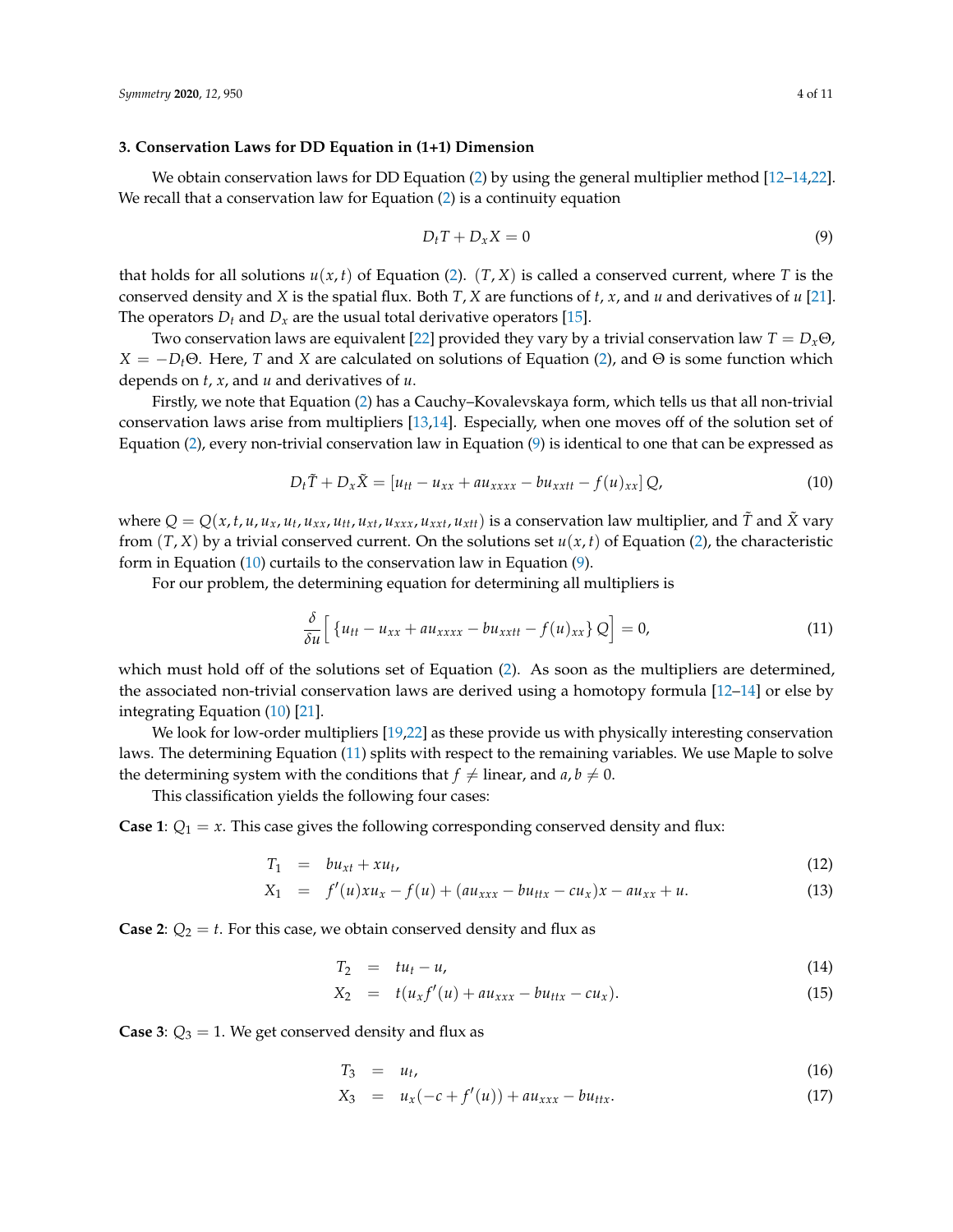**Case 4**:  $Q_4 = tx$ . For this last case, the corresponding conserved density and flux are

$$
T_4 = b(tu_{xt} - u_x) + x(tu_t - u), \tag{18}
$$

$$
X_4 = t(f'(u)xu_x - f(u)) + (au_{xxx} - bu_{ttx} - u_x)x - au_{xx} + cu).
$$
 (19)

### <span id="page-4-0"></span>**4. Conservation Laws for DD Equation in (2+1) Dimension**

For the  $(2+1)$  dimensions Equation  $(3)$ , a local conservation law is the continuity equation

$$
D_t T + D_x X + D_y Y = 0,
$$
\n<sup>(20)</sup>

which holds for all solutions  $u(x, y, t)$  of Equation [\(3\)](#page-1-3). Here, as before, *T* is conserved density and *X* and *Y* are spatial fluxes. Thus, every conservation law can be expressed as

$$
D_t T + D_x X + D_y Y = (u_{tt} - u_{xx} - u_{yy} - a(u_{ttxx} + u_{ttyy}) + b(u_{xxxx} + u_{yyyy}) + D_{xx}f(u) + D_{yy}f(u))Q.
$$

In this case, we seek low order multipliers (as these are physically interesting), namely  $Q =$  $Q(x, t, y, u, u_x, u_t, u_y, u_{xx}, u_{tt}, u_{yy}, u_{tx}, u_{ty}, u_{xxx}, u_{txx}, u_{ttx})$ . Consequently, the determining equation is given by

$$
E_u [(u_{tt} - u_{xx} - u_{yy} - a(u_{ttxx} + u_{ttyy}) + b(u_{xxxx} + u_{yyy} + D_{xx}f(u) + D_{yy}f(u)) Q] = 0.
$$

Here,

$$
E_u = \partial_u - D_x \partial_{u_x} - D_y \partial_{u_y} - D_t \partial_{u_t} + D_x^2 \partial_{u_{xx}} + D_x D_t \partial_{u_{xt}} + D_x D_y \partial_{u_{xy}} - \cdots
$$

is the Euler operator [\[15](#page-9-14)[,21](#page-10-1)[,22\]](#page-10-2). The determining equation, after splitting, yields (with  $a, b \neq 0$  and  $f(u) \neq$  linear):

$$
Q_u = 0,\t\t(21)
$$

$$
-a(Q_{xxtt} + Q_{yytt}) + b(Q_{xxxx} + Q_{yyyy}) + Q_{tt}
$$
  
+Q\_{xx}(f'(u) - 1) + Q\_{yy}(f'(u) - 1) = 0. (22)

Using Maple, we obtain the following eight cases. In each case, we provide the multiplier and corresponding low-order conservation law.

**Case 1:** For  $Q_1 = 1$ ,

$$
T_1 = u_t,
$$
  
\n
$$
X_1 = bu_{xxx} - au_{ttx} + au_{tt} + (f'(u) - 1)u_x,
$$
  
\n
$$
Y_1 = bu_{yyy}.
$$
\n(23)

**Case 2:** For  $Q_2 = x$ ,

$$
T_2 = xu_t,
$$
  
\n
$$
X_2 = xbu_{xxx} - bu_{xx} - xau_{ttx} + au_{tt} + (xf'(u) - x)u_x + u - f(u),
$$
  
\n
$$
Y_2 = xbu_{yyy} - xau_{tty} + (x(f'(u) - x)u_y).
$$
\n(24)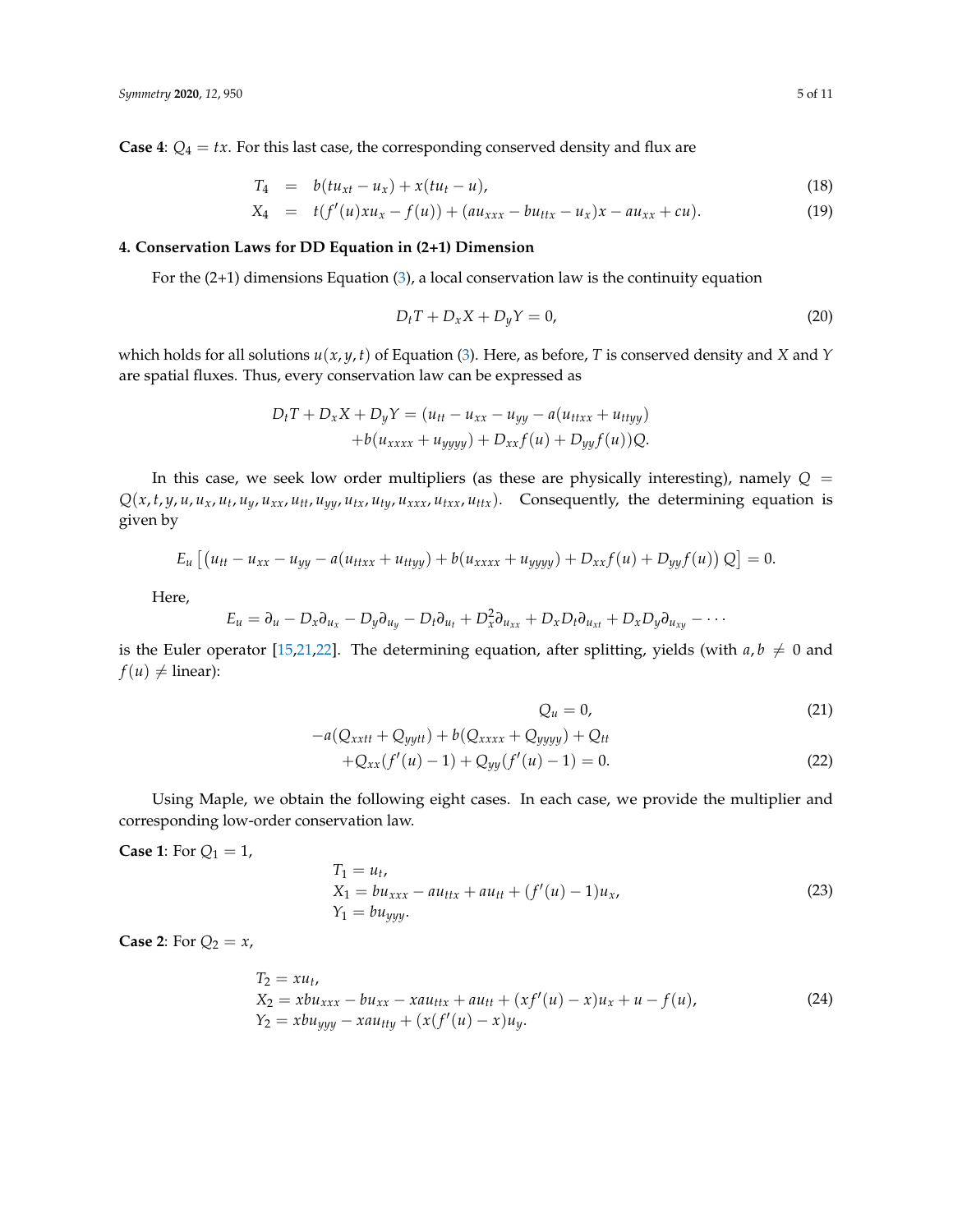**Case 3:** For  $Q_3 = y$ ,

$$
T_3 = yu_t, X_3 = ybu_{xxx} - yau_{ttx} + (yf'(u) - y)u_x, Y_3 = ybu_{yyy} - bu_{yy} - yau_{tty} + au_{tt} + (yf'(u) - y)u_y + u - f(u).
$$
 (25)

**Case 4**: For  $Q_4 = t$ ,

$$
T_4 = tu_t - u,
$$
  
\n
$$
X_4 = tbu_{xxx} - atu_{ttx} + (tf'(u) - t)u_x,
$$
  
\n
$$
Y_4 = tbu_{yyy} - atu_{tty} + (tf'(u) - t)u_y.
$$
\n(26)

**Case 5:** For  $Q_5 = xy$ ,

$$
T_5 = xyu_t, X_5 = xybu_{xxx} - ybu_{xx} - xyau_{ttx} + yau_{tt} + (xy(f'(u) - xy)u_x + yu - yf(u), Y_5 = xybu_{yyy} - xyau_{tty} - xbu_{yy} + xau_{tt} + (xyf'(u) - xy)u_y + xu - xf(u).
$$
 (27)

**Case 6**: For  $Q_6 = tx$ ,

$$
T_6 = txu_t - xu,
$$
  
\n
$$
X_6 = txbu_{xxx} - tbu_{xx} - txau_{ttx} + tau_{tt} + (tx(f'(u) - tx)u_x + tu - tf(u)),
$$
  
\n
$$
Y_6 = txbu_{yyy} - txau_{tty} + (tx(f'(u) - tx)u_y).
$$
\n(28)

**Case 7:** For  $Q_7 = ty$ ,

$$
T_7 = tyu_t - yu,
$$
  
\n
$$
X_7 = tybu_{xxx} - tyau_{ttx} + (ty(f'(u) - ty)u_x,
$$
  
\n
$$
Y_7 = txbu_{yyy} - tyau_{tty} + tub_{yy} + tau_{tt} + (ty(f'(u) - ty)u_y + tu - tf(u).
$$
\n(29)

**Case 8:** For  $Q_8 = txy$ ,

$$
T_8 = txyu_t - xyu,
$$
  
\n
$$
X_8 = txybu_{xxx} - tybu_{xx} - txyau_{ttx} + tyau_{tt} + (txy(f'(u) - txy)u_x + ytu - ytf(u),
$$
\n
$$
Y8 = txybu_{yyy} - txyau_{tty} - txbu_{yy} + txau_{tt} + (txy(f'(u) - txy)u_y + txu - txf(u).
$$
\n(30)

#### **5. Travelling Waves for Equations** [\(2\)](#page-1-2) **and** [\(3\)](#page-1-3)

In this section, we present travelling waves solutions for the DD Equations [\(2\)](#page-1-2) in one dimension and line travelling waves for the DD Equation [\(3\)](#page-1-3) in two dimensions. It is common knowledge that, if a differential equation has a Noether symmetry, then corresponding to this symmetry there exists a conservation law and moreover a double reduction can be performed on the differential equation [\[15,](#page-9-14)[17\]](#page-9-12). For instance, in [\[17](#page-9-12)[–19\]](#page-9-13), the connection between symmetries and conservation laws was utilized to perform double reduction of PDEs.

In [\[19,](#page-9-13)[23\]](#page-10-3), an association between symmetries and conservation laws was further explored by concentrating on conservation laws which were invariant under a given set of symmetries. Furthermore, a few applications of determining symmetry-invariant conservation laws and determining symmetry-invariant solutions of PDEs were presented.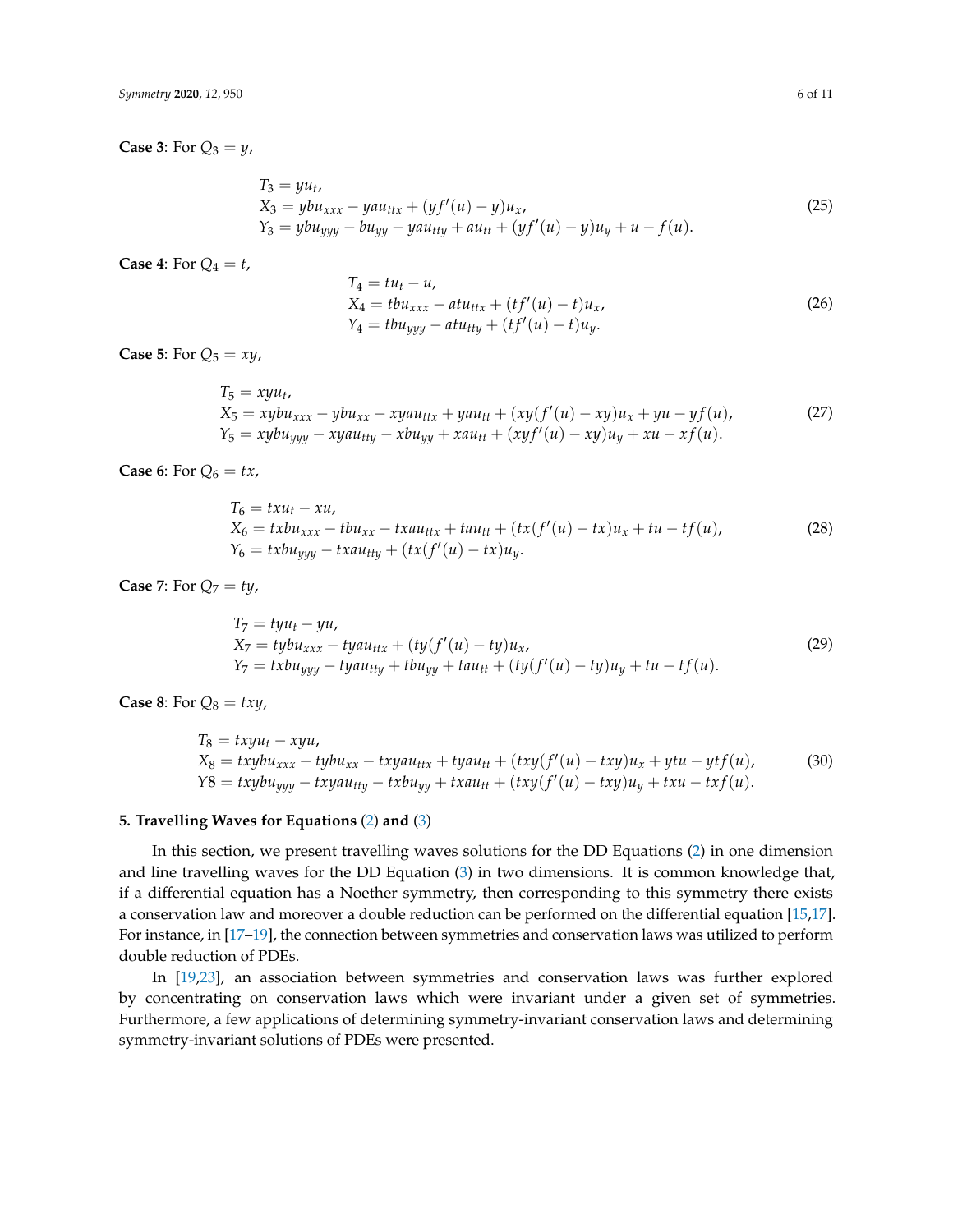#### *5.1. The (1+1)-DD Travelling Waves*

We derive travelling waves for Equation [\(2\)](#page-1-2) and use the travelling wave variable, namely  $z = x - \lambda t$ . A travelling wave solution is of the form

$$
u(x,t) = U(z), \quad z = x - \lambda t \tag{31}
$$

and substituting this expression into Equation [\(2\)](#page-1-2), we get the reduced nonlinear fourth-order ODE

<span id="page-6-0"></span>
$$
(a - b\lambda^2)U''' + (-\lambda^3 + f'(U) - 1)U'' + f''(U)U'^2 = 0.
$$
 (32)

We observe that these travelling wave solutions arise from invariance under the translation symmetry

$$
\mathbf{v} = \lambda \partial_x + \partial_t.
$$

Suppose a conservation law  $D_t T + D_x X = 0$  does not contain the variables *t* and *x* explicitly. Then, it gives rise to a reduction of order of travelling wave ODE by the reductions

$$
D_t|_{u=U(z)} = -\lambda \frac{d}{dz}, \quad D_x|_{u=U(z)} = \frac{d}{dz}, \tag{33}
$$

yielding

$$
\frac{d}{dz}\left((X-\lambda T)\big|_{u=U(z)}\right) = 0.\tag{34}
$$

Thus, the first integral is

$$
X - \lambda T = C \tag{35}
$$

and the corresponding symmetry-invariant conservation law is the first integral of Equation [\(32\)](#page-6-0) as  $D_t(T_3) + D_x(X_3) = 0$  does not contain the variables *t* and *x* explicitly. Then, the conservation law gives rise to a first integral that yields the following reduced form of the travelling wave ODE

<span id="page-6-1"></span>
$$
(a - b\lambda^2)U''' + (-\lambda^3 + f'(U) - 1)U' = C_1.
$$
\n(36)

Moreover, although conservations laws  $D_t(T_1) + D_x(X_1) = 0$  and  $D_t(T_2) + D_x(X_2) = 0$  contain explicitly the variables *x* and *t*, however, the linear combination

$$
D_t(T_1 - \lambda T_2) + D_x(X_1 - \lambda X_2) = 0
$$

is invariant under the generator *∂<sup>x</sup>* − *λ∂<sup>t</sup>* , yielding a functionally independent second first integral

<span id="page-6-2"></span>
$$
(-b\lambda^2 + a)U''' + (b\lambda^2 - a)U'' + (-\lambda^3 + f'(U) - 1)zU' + (\lambda^3 + 1)U - f'(U) = C_2.
$$
 (37)

These two first integrals in Equations [\(36\)](#page-6-1) and [\(37\)](#page-6-2) yield a triple reduction from the original PDE to the second-order ODE

$$
U'' - \frac{\lambda^3 U - C_2 - f(U) + U}{-\lambda^2 + a} = 0.
$$
\n(38)

#### *5.2. The (2+1)-DD Line Travelling Waves*

In [\[20\]](#page-10-0), line soliton solutions of generalized KP and Boussinesq equations with *p*-power nonlinearities in two dimensions were derived. In [\[24\]](#page-10-4), line soliton solutions were derived for a family of modified KP equations, whereas, in [\[25\]](#page-10-5), line soliton solutions were constructed for a family of modified KP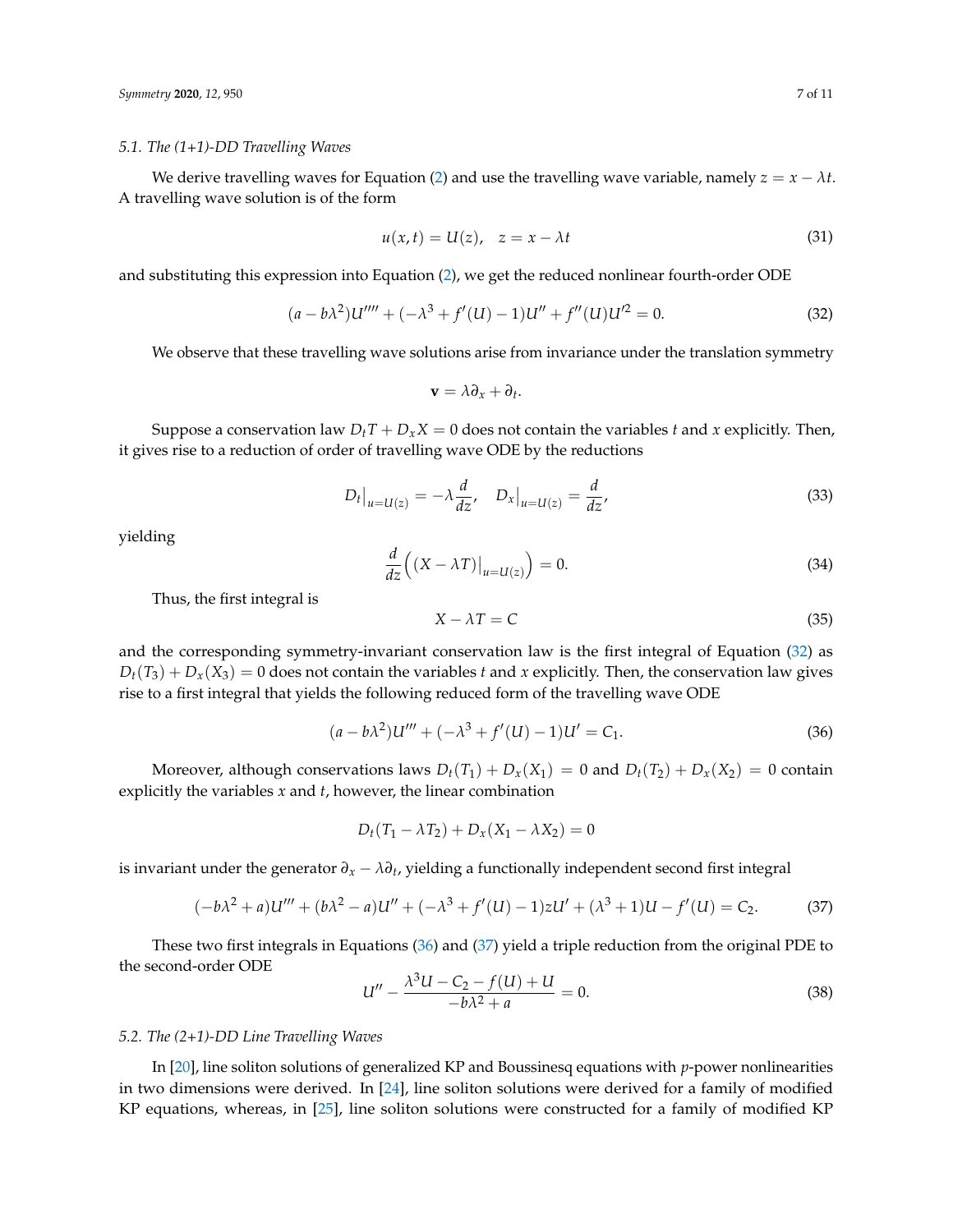equations with *p*-power nonlinearities. In [\[26\]](#page-10-6), the authors derived conserved vectors for a double dispersion equation.

We now derive the explicit line travelling waves for Equation [\(3\)](#page-1-3) and use the travelling wave variable  $z = -\mu y - \nu x + t$  for this derivation. A line travelling wave in two-dimensions is

<span id="page-7-0"></span>
$$
u(x, y, t) = U(z), \quad z = -\mu y - \nu x + t.
$$
 (39)

The substitution of Equation [\(39\)](#page-7-0) into Equation [\(3\)](#page-1-3) gives the fourth-order non-linear DE for  $U(\zeta)$ , namely

<span id="page-7-1"></span>
$$
\left(b\mu^4 - a\mu^2 + \nu^2\left(b\nu^2 - a\right)\right)U'''' + \left(\left(\mu^2 + \nu^2\right)f'(U) + \left(-\mu^2 - \nu^2 + 1\right)\right)U'' + \left(\mu^2 + \nu^2\right)f''(U)U'^2 = 0.
$$
\n(40)

We observe that a travelling wave solution remains invariant with respect to three-parameter group of translations, namely  $t \to t - \epsilon_1$ ,  $x \to x + \epsilon_2 \nu$ ,  $y \to y + \epsilon_3 \mu$ , with  $\epsilon_1$ ,  $\epsilon_2$ ,  $\epsilon_3 \in \mathbb{R}$ .

Assume that a conservation law  $D_tT + D_xX + D_yY$  does not contain the variables *t*, *x*, and *y* explicitly. Subsequently, the conservation law gives rise to a reduction of order of travelling wave ODE by the reductions

$$
D_t|_{u=U(z)} = \frac{d}{dz}, \quad D_x|_{u=U(z)} = -\nu \frac{d}{dz}, \qquad D_y|_{u=U(z)} = -\mu \frac{d}{dz}, \tag{41}
$$

yielding

$$
\frac{d}{dz}\left((\nu X + \mu Y - T)\big|_{u=U(z)}\right) = 0.\tag{42}
$$

Thus, the first integral is given by

$$
\nu X + \mu Y - T = C \tag{43}
$$

and the corresponding symmetry-invariant conservation law will be a first integral of Equation [\(40\)](#page-7-1) as  $D_t(T_1) + D_x(X_1) + D_y(Y_1) = 0$  that does not contain *t*, *x*, and *y* explicitly. Hence, the conservation law gives rise to the following reduction of order of travelling wave ODE:

<span id="page-7-2"></span>
$$
(b\mu^4 + b\nu^4 - a\mu^2 - a\nu^2)U''' + (1 - \mu^2 - \nu^2)U' + f'(U)(\mu^2 + \nu^2) = C_1.
$$
 (44)

Moreover, although conservations laws  $D_t(T_2) + D_x(X_2) + D_y(Y_2) = 0$ ,  $D_t(T_3) + D_x(X_3) + D_y(Y_3)$  $D_y(Y_3) = 0$ , and  $D_t(T_4) + D_x(X_4) + D_y(Y_4) = 0$  contain explicitly the variables *x*, *y*, and *t*. However, the linear combination

$$
D_t(T_2 - \lambda T_3 - \gamma T_4) + D_x(X_2 - \lambda X_3 - \gamma X_4) + D_y(Y_2 - \lambda Y_3 - \gamma Y_4) = 0
$$

is invariant under the generator  $\lambda \partial_x + \gamma \partial_y - \partial_t$  yielding a second functionally independent first integral

<span id="page-7-3"></span>
$$
(b(\mu^{4} + \nu^{4})z - a(\mu^{2} - \nu^{2})z)U''' + (a(\mu^{2} + \nu^{2}) - b(\mu^{4} + \nu^{4}))U'' + (\mu^{2} + \nu^{2} - 1)U + z((f'(U) - 1)(\mu^{2} + \nu^{2}) + 1)f'(U) - (\mu^{2} + \nu^{2})f(U) = C_{2}.
$$
\n(45)

These two first integrals in Equations [\(44\)](#page-7-2) and [\(45\)](#page-7-3) can be combined to obtain a second-order ODE

<span id="page-7-4"></span>
$$
U'' - \frac{(\mu^2 + \nu^2)f(U) - (\mu^2 + \nu^2)U - C_2 z + C_1 + U}{a(\mu^2 + \nu^2) - b(\mu^4 + \nu^4)} = 0.
$$
\n(46)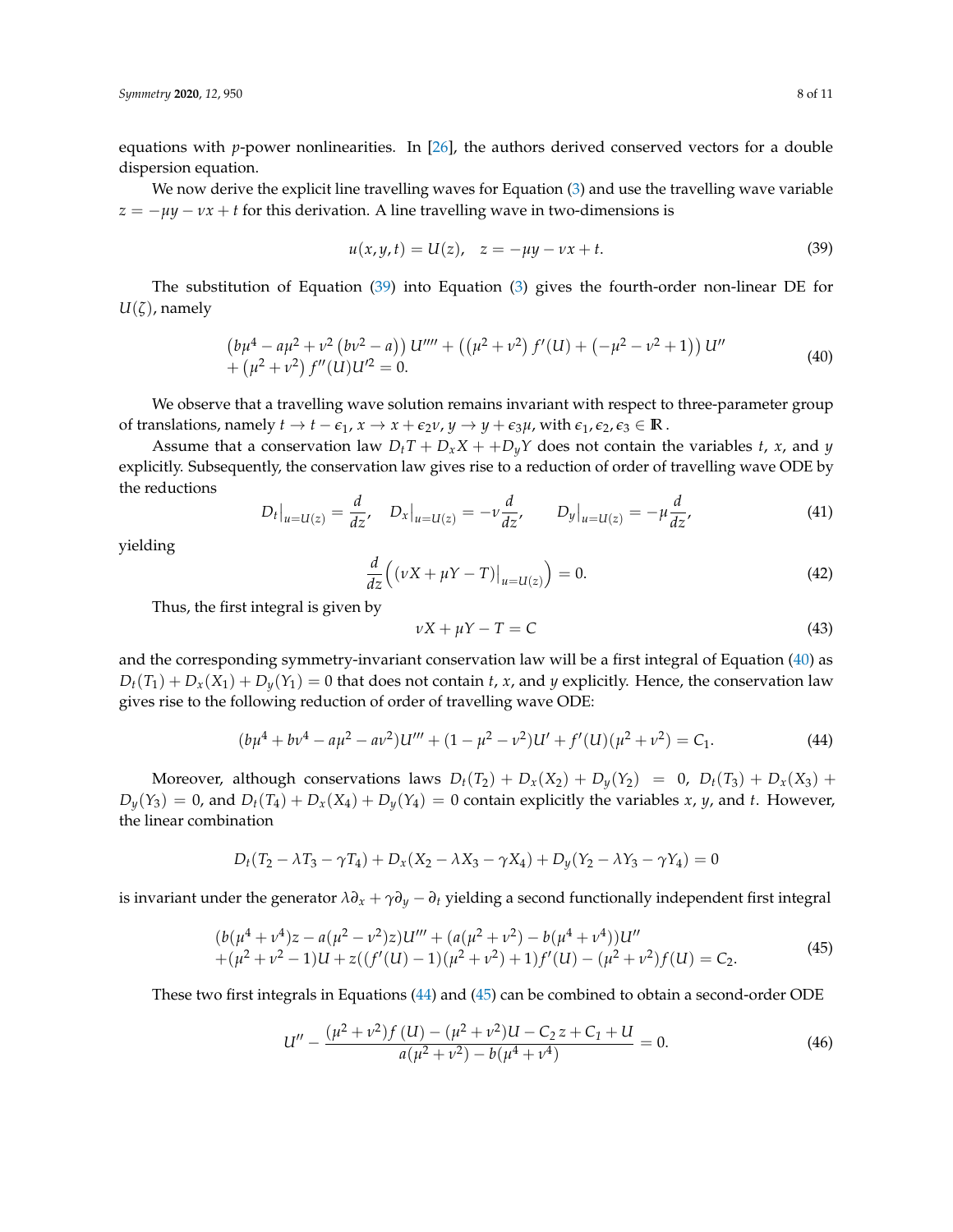Setting  $C_2 = 0$ , we get a separable ODE that can be integrated once, yielding the following first-order ODE:

$$
U'^{2} + \frac{(\mu^{2} + \nu^{2} - 1) U^{2}}{a(\mu^{2} + \nu^{2}) - b(\mu^{4} + \nu^{4})} - \frac{2C_{1} U}{a(\mu^{2} + \nu^{2}) - b(\mu^{4} + \nu^{4})} - \frac{2(\mu^{2} + \nu^{2}) \int f(U) dU}{a(\mu^{2} + \nu^{2}) - b(\mu^{4} + \nu^{4})} = C_{3}.
$$
\n(47)

We remark that the double reduction method applied to a fourth-order PDE yields one third-order ODE, while we are getting a triple reduction to a second-order ODE [\[14\]](#page-9-15).

Setting  $f(U)$  as a polynomial, the solutions can be given in terms of Jacobi elliptic functions, in particular, hyperbolic and trigonometric functions. However, in the special case, when  $f(U) = U^2$ , we get the following solution:

$$
U(z) = -\frac{3}{4} \tanh^2(z) + \frac{3}{4}
$$

<span id="page-8-0"></span>with  $z = -\mu y - \nu x + t$ . In Figure [1,](#page-8-0) we plot this solution for Equation [\(46\)](#page-7-4) for  $C_2 = 0$ ,  $\mu = 1$ ,  $\nu = 1$ ,  $a = -\frac{1}{4}$ , and  $b = -\frac{1}{8}$ .



Figure 1. Plot of solution for Equation [\(46\)](#page-7-4).

#### **6. Conclusions**

In this paper, we study the  $(1+1)$ -dimensional and  $(2+1)$ -dimensional double dispersion equations, namely Equations [\(2\)](#page-1-2) and [\(3\)](#page-1-3). Firstly, we determine all low-order conservation laws by using the multiplier method for Equations [\(2\)](#page-1-2) and [\(3\)](#page-1-3). For the double dispersion Equation [\(2\)](#page-1-2), we obtain four multipliers and, consequently, four conserved densities and fluxes are constructed. On the other hand, the double dispersion Equation [\(3\)](#page-1-3) provides eight multipliers, which result in eight low-order conservation laws. Secondly, we derive the symmetry invariant conservation laws. In the case of translation symmetries, we show how conservation laws that explicitly contain the independent variables can nevertheless be used to obtain a triple reduction. This is done by obtaining two functionally independent first integrals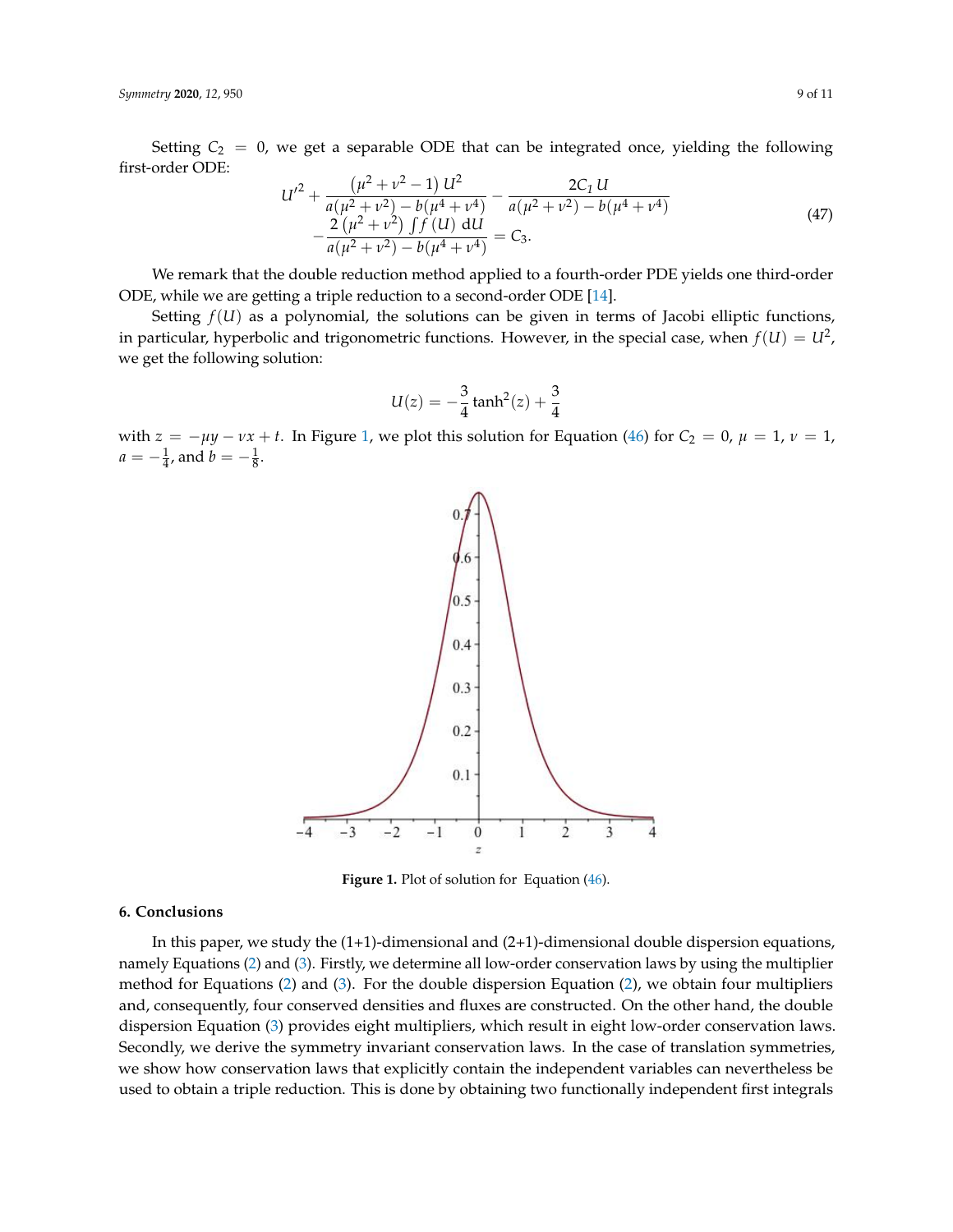yielding to a first-order ODE, which gives rise to travelling wave solutions. In particular, we find a line soliton solution for Equation [\(3\)](#page-1-3).

**Author Contributions:** All authors made an equal contribution to the preparing the manuscript. All authors have read and agreed to the published version of the manuscript.

**Acknowledgments:** The authors warmly thank S. Anco for his help. The support of Junta de Andalucía FQM-201 group and University of Cádiz is gratefully acknowledged. CMK thanks North-West University for its continued support.

**Conflicts of Interest:** The authors declare no conflict of interest.

#### **References**

- <span id="page-9-0"></span>1. Samsonov, A.M. *Strain Solitons in Solids and How to Construct Them*; Chapmanan d Hall: BocaRaton, FL, USA, 2001. [\[CrossRef\]](http://dx.doi.org/10.1201/9781420026139)
- <span id="page-9-1"></span>2. Bell, J.F. Experimental foundation of solid mechanics. In *Encyclopaedia of Physics*; Truesdell, C., Ed.; Springer: Berlin, Germany, 1973.
- <span id="page-9-2"></span>3. Samsonov, A.M. Structural optimization in nonlinear elastic wave propagation problems. In *Structural Optimization Under Dynamical Loading*; Seminar and Workshop of Junior Scientists; Lepik, U., Ed.; Tartu University Press: Tartu, Estonia, 1982; pp. 75–76.
- 4. Samsonov, A.M. Soliton evolution in a rod with variable cross section. *Sov. Phys. Dokl.* **1984**, *29*, 586–587.
- <span id="page-9-3"></span>5. Samsonov, A.M. Nonlinear strain waves in elastic waveguides. In *Nonlinear Waves in Solids*; Jeffrey, A., Engelbrecht, J., Eds.; Nonlinear Waves in Solids, CISM Courses and Lectures (International Centre for Mechanical Sciences); Springer: Vienna, Austria, 1994; Volume 341, pp. 349–382.
- <span id="page-9-4"></span>6. Yu, J.; Li, F.; She, L. Lie Symmetry Reductions and Exact Solutions of a Multidimensional Double Dispersion Equation. *Appl. Math.* **2017**, *8*, 712–723. [\[CrossRef\]](http://dx.doi.org/10.4236/am.2017.85056)
- <span id="page-9-5"></span>7. Polat, N.; Ertas, A. Existence and Blow-Up of Solution of Cauchy Problem for the Generalized Damped Multidimensional Boussinesq Equation. *J. Math. Anal. Appl.* **2009**, *349*, 10–20. [\[CrossRef\]](http://dx.doi.org/10.1016/j.jmaa.2008.08.025)
- <span id="page-9-6"></span>8. Boussinesq, J. Théorie des ondes et des remous qui se propagent le long d' un canal rectangulaire horizontal en communiquant au liquide contenudans ce canal des vitesses sensiblement pareilles de la surface au fond. *J. Math. Pures Appl.* **1872**, *17*, 55–108.
- <span id="page-9-7"></span>9. Liu, Y. Instability and blow-up of solutions to a generalized Boussinesq equation. *SIAM J. Math. Anal.* **1995**, *26*, 1527–1546. [\[CrossRef\]](http://dx.doi.org/10.1137/S0036141093258094)
- <span id="page-9-8"></span>10. Gandarias, M.L.; Bruzón, M.S. Classical and Nonclassical Symmetries of a Generalized Boussinesq Equation. *J. Nonlinear Math. Phys.* **1998**, *5*, 8–12. [\[CrossRef\]](http://dx.doi.org/10.2991/jnmp.1998.5.1.2)
- <span id="page-9-9"></span>11. Noether, E. Invariante Variationsprobleme, Nachrichten von der Königlichen. *Gesellschaft der Wissenschaften zu Göttingen* 1918; pp. 234–257. Available online: <https://eudml.org/doc/59024> (accessed on 30 January 2020).
- <span id="page-9-10"></span>12. Anco, S.C.; Bluman, G. Direct Construction of Conservation Laws from Field Equations. *Phys. Rev. Lett.* **1997**, *78*, 2869–2873. [\[CrossRef\]](http://dx.doi.org/10.1103/PhysRevLett.78.2869)
- <span id="page-9-16"></span>13. Anco, S.C.; Bluman, G. Direct constrution method for conservation laws for partial differential equations Part I: Examples of conservation law classifications. *Eur. J. Appl. Math.* **2002**, *13*, 545–566. [\[CrossRef\]](http://dx.doi.org/10.1017/S095679250100465X)
- <span id="page-9-15"></span>14. Anco, S.C.; Bluman, G. Direct constrution method for conservation laws for partial differential equations Part II: General treatment. *Eur. J. Appl. Math.* **2002**, *41*, 567–585. [\[CrossRef\]](http://dx.doi.org/10.1017/S0956792501004661)
- <span id="page-9-14"></span>15. Olver, P.J. *Applications of Lie Groups to Differential Equations*; Springer: Berlin, Germany, 1986.
- <span id="page-9-11"></span>16. Bluman, G.W.; Kumei, S. *Symmetries and Differential Equations*; Springer: Berlin, Germany, 1989.
- <span id="page-9-12"></span>17. Sjöberg, A. Double reduction of PDEs from the association of symmetries with conservation laws with applications. *Appl. Math. Comput.* **2007**, *184*, 608–616. [\[CrossRef\]](http://dx.doi.org/10.1016/j.amc.2006.06.059)
- 18. Kara, A.H.; Mahomed, F.M. Relationship between symmetries and conservation laws. *Int. J. Theor. Phys.* **2000**, *39*, 23–40. [\[CrossRef\]](http://dx.doi.org/10.1023/A:1003686831523)
- <span id="page-9-13"></span>19. Anco, S.C. Symmetry properties of conservation laws. *Int. J. Mod. Phys. B* **2016**, *30*, 1640003. [\[CrossRef\]](http://dx.doi.org/10.1142/S0217979216400038)